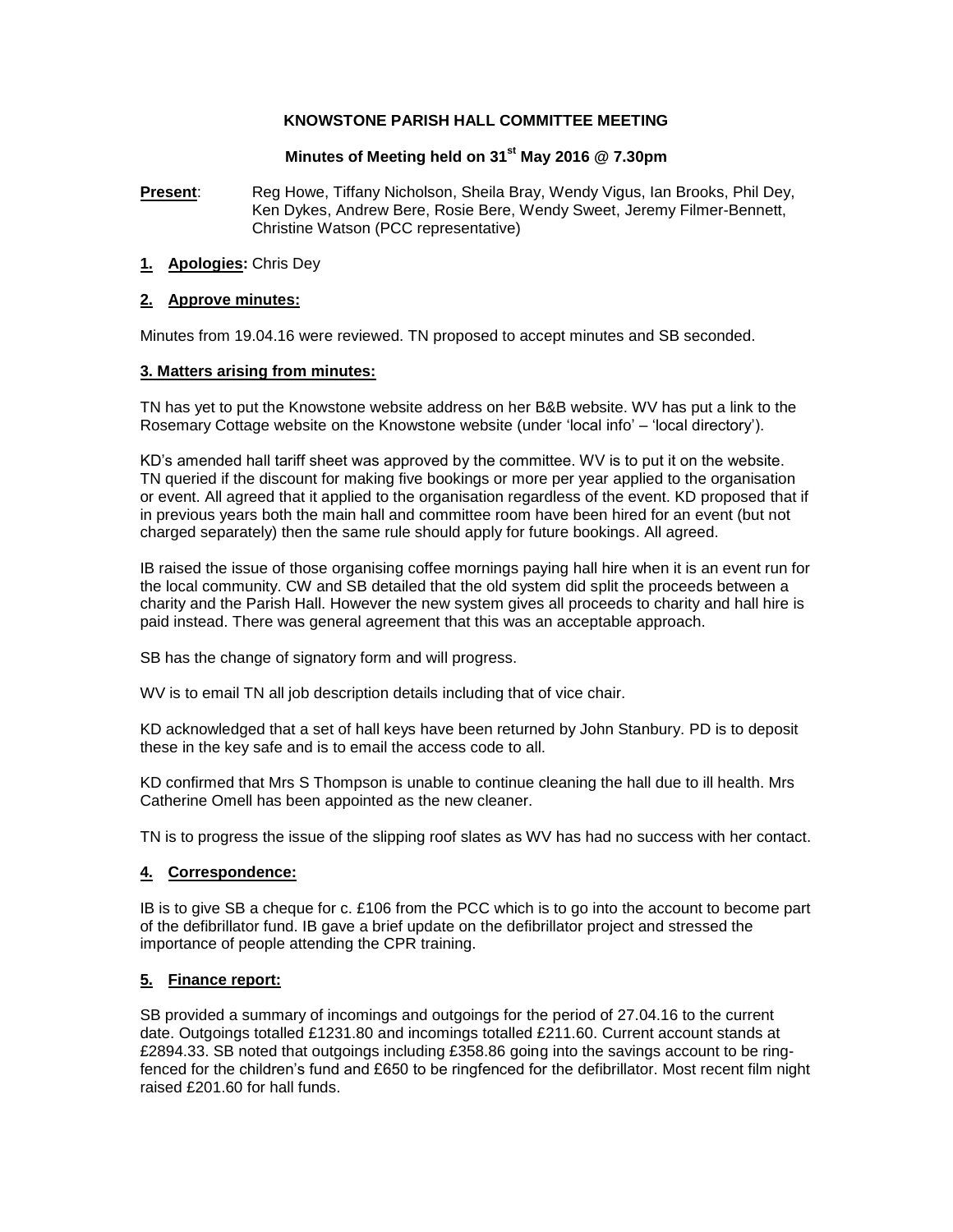KD gave SB money raised from hall hire in April and May which totalled £89 and was broken down as follows:- £36 from Keep Fit, £21 for private badminton sessions, £32 from the Garden Club for a talk and plant sale.

# **6. Committee issues**

It was discussed whether those who run individual events on behalf of the Parish Hall should become co-opted members of the committee. Agreed that they would not be co-opted unless they expressed a willingness to do so especially as some 'helpers' had stated that they did not wish to be known as co-opted or the looser term of associate members.

# **7. Hall facilities / equipment**

KD reported that the hand drier in the ladies toilet has been malfunctioning at events although it is working currently. RH confirmed that following discussions with the manufacturers Deta it would appear that the model is over 20 years old and no longer serviceable. RH has sourced some costs including £90.17 for an automatic drier from Edmonson Electrical in Barnstaple. All agreed that a new hand drier was needed and TN and RH will work together to source costs for driers including blade types. Noted that fitting would be an additional cost.

Matter of disabled toilets was discussed briefly. JFB will check legal requirements. PD to look at possible options such as fully disabled toilets and those equipped to help with greater mobility.

All agreed that marking the parking spaces in the carpark was not necessary.

## **8. Hall maintenance**

TN to talk to Hewitt & Son about fixing roof slates.

## **9. Hall activities / fundraising**

KD stated that there are no new bookings to report. Keep Fit sessions are still progressing. RB is to purchase paper towel for next hall dance in case drier fails to work.

All money for pre sales for the Hobby Horse race night was passed to WV by committee members. WV stated that it is imperative to encourage attendance on the night as the chosen date was proving to be popular for other events.

JFB detailed that he has spoken to Charlie at Bray Valley Wines about holding a wine tasting event. The charge to the hall would be £20 which would cover Bray Valley Wines providing six wines for 50 people to taste. It was noted that Charlie recommends combining the event with something else such as a quiz or cheese consumption. TN suggested making it a competitive event and JFB will discuss all ideas further with Charlie. 1<sup>st</sup> October was provisionally booked subject to confirmation with Bray Valley Wines. All agreed on an entry fee of £5.

TN raised matter of a fun day or fete. Agreed it was too late for 2016 but should be considered for Saturday  $24<sup>th</sup>$  June 2017. TN and CW are to take the lead on progressing details.

TN suggested a 'disco night' but overall it was felt that attendance might be an issue given the older demographics of the community.

CW raised idea of St George's Day event and expressed disappointment that it did not take place in 2016. All agreed that it should take place on Sunday 23<sup>rd</sup> April 2017 and could involve afternoon tea and appropriately themed events. Idea is to be progressed at the next meeting.